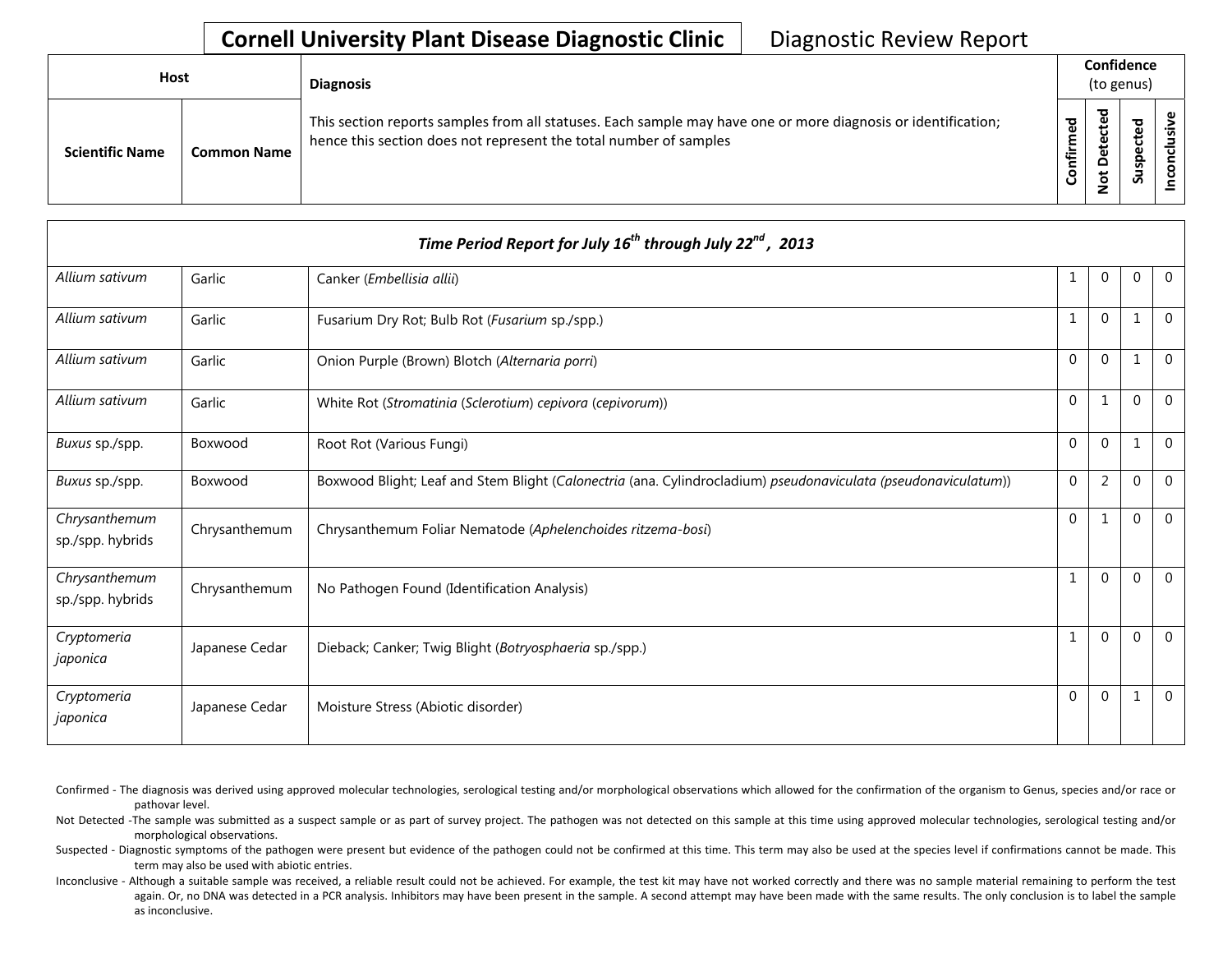| Host                   |                    | <b>Diagnosis</b>                                                                                                                                                                   |                  | Confidence<br>(to genus)       |                  |  |  |  |
|------------------------|--------------------|------------------------------------------------------------------------------------------------------------------------------------------------------------------------------------|------------------|--------------------------------|------------------|--|--|--|
| <b>Scientific Name</b> | <b>Common Name</b> | This section reports samples from all statuses. Each sample may have one or more diagnosis or identification;<br>hence this section does not represent the total number of samples | ಕ<br>Ē<br>Confir | ted<br>ں<br>ete<br>۵<br>ى<br>۰ | ъ<br>으<br>۵<br>Ū |  |  |  |

| Cryptomeria<br>japonica    | Japanese Cedar | Needle Blight (Phyllosticta cryptomeriae)                          | 1            | $\Omega$     | $\mathbf 0$  | $\overline{0}$ |
|----------------------------|----------------|--------------------------------------------------------------------|--------------|--------------|--------------|----------------|
| Cryptomeria<br>japonica    | Japanese Cedar | Pestalotiopsis Needle Blight; Tip Blight (Pestalotiopsis sp./spp.) | $\mathbf{1}$ | $\Omega$     | $\mathbf{0}$ | $\mathbf{0}$   |
| Cryptomeria<br>japonica    | Japanese Cedar | Spider Mites (Family Tetranychidae)                                | $\Omega$     | $\Omega$     | 1            | $\mathbf 0$    |
| Cryptomeria<br>japonica    | Japanese Cedar | Unidentified Insect (Unidentified Insect)                          | $\mathbf{1}$ | $\Omega$     | $\mathbf{0}$ | $\mathbf{0}$   |
| Fragaria sp./spp.          | Strawberry     | <b>Black Root Rot (Various Fungi)</b>                              | $\Omega$     | $\Omega$     | 1            | $\overline{0}$ |
| Fragaria sp./spp.          | Strawberry     | Drainage Problem (Abiotic disorder)                                | $\Omega$     | $\Omega$     | 1            | $\overline{0}$ |
| llex sp./spp.              | Holly          | Drainage Problem (Abiotic disorder)                                | $\Omega$     | $\Omega$     | 1            | $\mathbf 0$    |
| llex sp./spp.              | Holly          | Phytophthora Crown: Root and/or Stem Rot (Phytophthora sp./spp.)   | $\Omega$     | $\mathbf{1}$ | $\Omega$     | $\mathbf 0$    |
| Impatiens sp./spp.         | Impatiens      | Downy Mildew (Plasmopara obducens)                                 | 1            | $\Omega$     | $\Omega$     | $\mathbf{0}$   |
| Lycopersicon<br>esculentum | Tomato         | Additional Sample Requested (Identification Analysis)              | 1            | $\Omega$     | $\Omega$     | $\mathbf{0}$   |

Confirmed - The diagnosis was derived using approved molecular technologies, serological testing and/or morphological observations which allowed for the confirmation of the organism to Genus, species and/or race or pathovar level.

Not Detected -The sample was submitted as a suspect sample or as part of survey project. The pathogen was not detected on this sample at this time using approved molecular technologies, serological testing and/or morphological observations.

Suspected - Diagnostic symptoms of the pathogen were present but evidence of the pathogen could not be confirmed at this time. This term may also be used at the species level if confirmations cannot be made. This term may also be used with abiotic entries.

Inconclusive - Although a suitable sample was received, a reliable result could not be achieved. For example, the test kit may have not worked correctly and there was no sample material remaining to perform the test again. Or, no DNA was detected in a PCR analysis. Inhibitors may have been present in the sample. A second attempt may have been made with the same results. The only conclusion is to label the sample as inconclusive.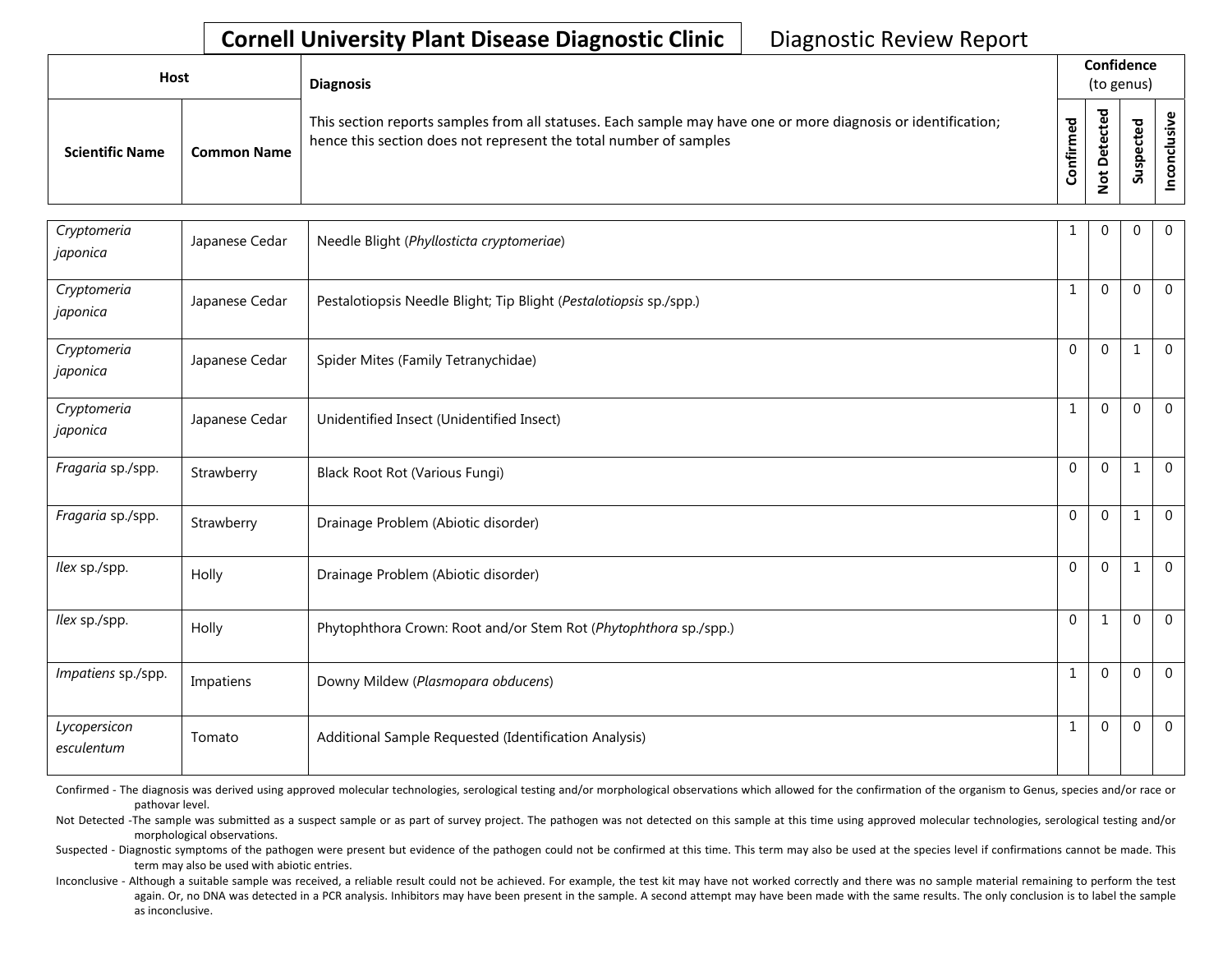| Host                   |                    | <b>Diagnosis</b>                                                                                                                                                                   |          | Confidence<br>(to genus)     |                                    |          |  |  |
|------------------------|--------------------|------------------------------------------------------------------------------------------------------------------------------------------------------------------------------------|----------|------------------------------|------------------------------------|----------|--|--|
| <b>Scientific Name</b> | <b>Common Name</b> | This section reports samples from all statuses. Each sample may have one or more diagnosis or identification;<br>hence this section does not represent the total number of samples | ਠ<br>tir | ᇃ<br>Φ<br>۵<br>ى<br><u>و</u> | ᇃ<br>Φ<br>ں<br>്ധ<br>qsr<br>۔<br>S | <u>ی</u> |  |  |

| Pinus<br>thunbergiana | Japanese Black<br>pine | Pine Thrips (Gnophothrips sp./spp.)                                    | $\Omega$     | $\Omega$     | 1        | $\mathbf 0$    |
|-----------------------|------------------------|------------------------------------------------------------------------|--------------|--------------|----------|----------------|
| Poa. sp.              | <b>Bluegrass</b>       | Curvularia Blight; Leaf Spot (Curvularia sp./spp.)                     | $\mathbf{1}$ | $\Omega$     | $\Omega$ | $\mathbf{0}$   |
| Poa. sp.              | Bluegrass              | High Temperature Damage (Abiotic disorder)                             | $\Omega$     | $\Omega$     | 1        | $\mathbf 0$    |
| Poa. sp.              | <b>Bluegrass</b>       | Pythium Root Dysfunction (Pythium sp./spp.)                            | $\Omega$     | $\mathbf{0}$ | 1        | $\overline{0}$ |
| Quercus alba          | White Oak              | High Soil Moisture (Abiotic disorder)                                  | $\Omega$     | $\Omega$     | 1        | $\mathbf 0$    |
| Quercus alba          | White Oak              | Not Pathogen; Saprophyte (Secondary Agents; Saprophytes; Unspecif.)    | $\mathbf{1}$ | $\Omega$     | $\Omega$ | $\overline{0}$ |
| Quercus alba          | White Oak              | Root Damage (Abiotic disorder)                                         | $\Omega$     | $\Omega$     | 1        | $\overline{0}$ |
| Quercus palustris     | Pin Oak                | High Soil Moisture (Abiotic disorder)                                  | $\Omega$     | $\Omega$     | 1        | $\mathbf{0}$   |
| Quercus palustris     | Pin Oak                | No Pathogen Found (Identification Analysis)                            | $\mathbf{1}$ | $\mathbf{0}$ | $\Omega$ | $\Omega$       |
| Quercus palustris     | Pin Oak                | Root Damage (Abiotic disorder)                                         | $\Omega$     | $\Omega$     | 1        | $\mathbf 0$    |
| Quercus phellos       | <b>Willow Oak</b>      | Wood Rot Fungus; Dryadeus Root Rot (Inonotus dryadeus)                 | $\Omega$     | $\mathbf{0}$ | 1        | $\Omega$       |
| Quercus robur         | English Oak            | Anthracnose (Apiognomonia (Discula) errabunda (quercina) (umbrinella)) | $\Omega$     | $\mathbf{1}$ | $\Omega$ | $\Omega$       |
| Quercus robur         | English Oak            | Powdery Mildew (Oidium sp./spp.)                                       | $\mathbf{1}$ | $\Omega$     | $\Omega$ | $\mathbf 0$    |

Confirmed - The diagnosis was derived using approved molecular technologies, serological testing and/or morphological observations which allowed for the confirmation of the organism to Genus, species and/or race or pathovar level.

Not Detected -The sample was submitted as a suspect sample or as part of survey project. The pathogen was not detected on this sample at this time using approved molecular technologies, serological testing and/or morphological observations.

Suspected - Diagnostic symptoms of the pathogen were present but evidence of the pathogen could not be confirmed at this time. This term may also be used at the species level if confirmations cannot be made. This term may also be used with abiotic entries.

Inconclusive - Although a suitable sample was received, a reliable result could not be achieved. For example, the test kit may have not worked correctly and there was no sample material remaining to perform the test again. Or, no DNA was detected in a PCR analysis. Inhibitors may have been present in the sample. A second attempt may have been made with the same results. The only conclusion is to label the sample as inconclusive.